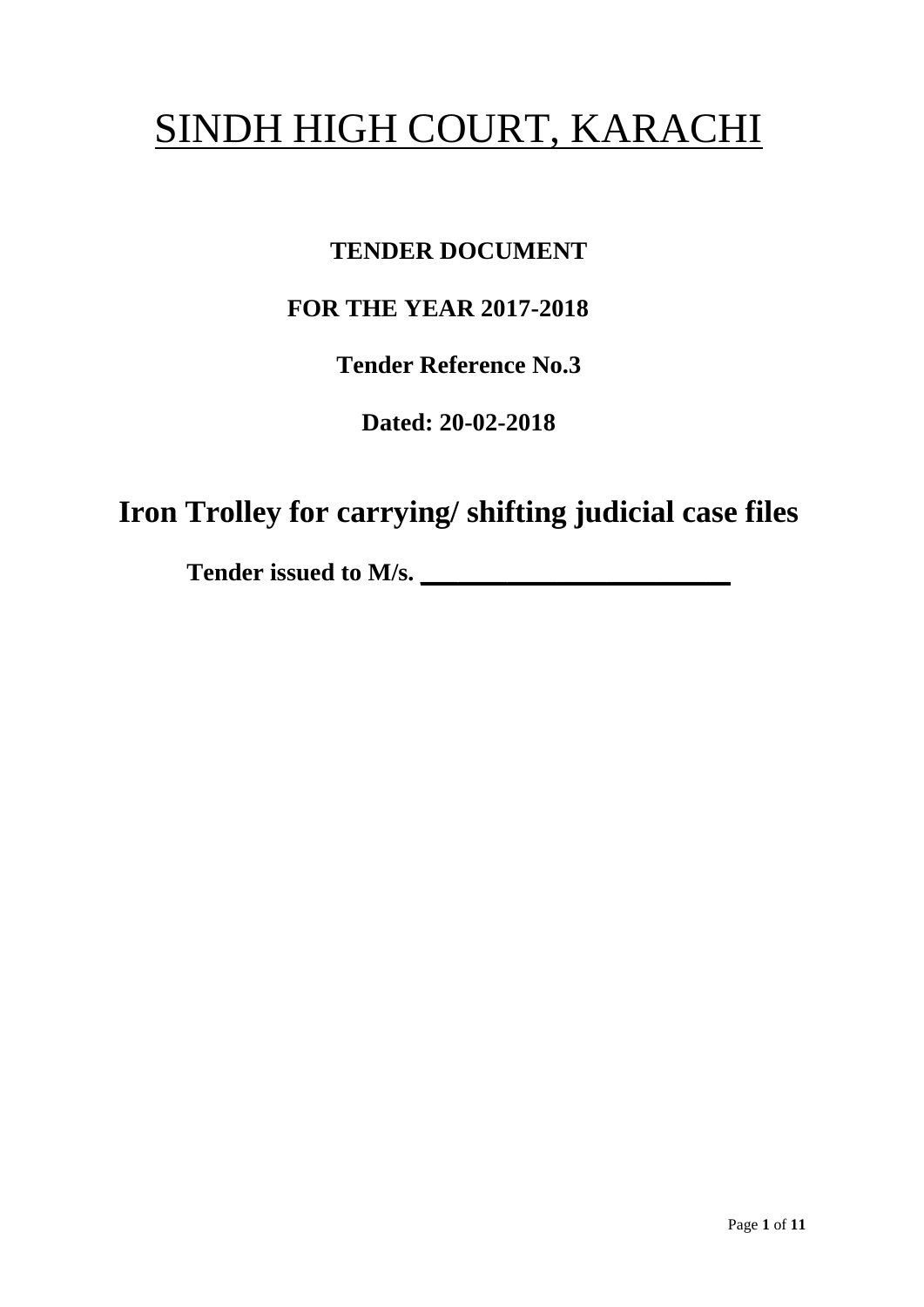## **Contents**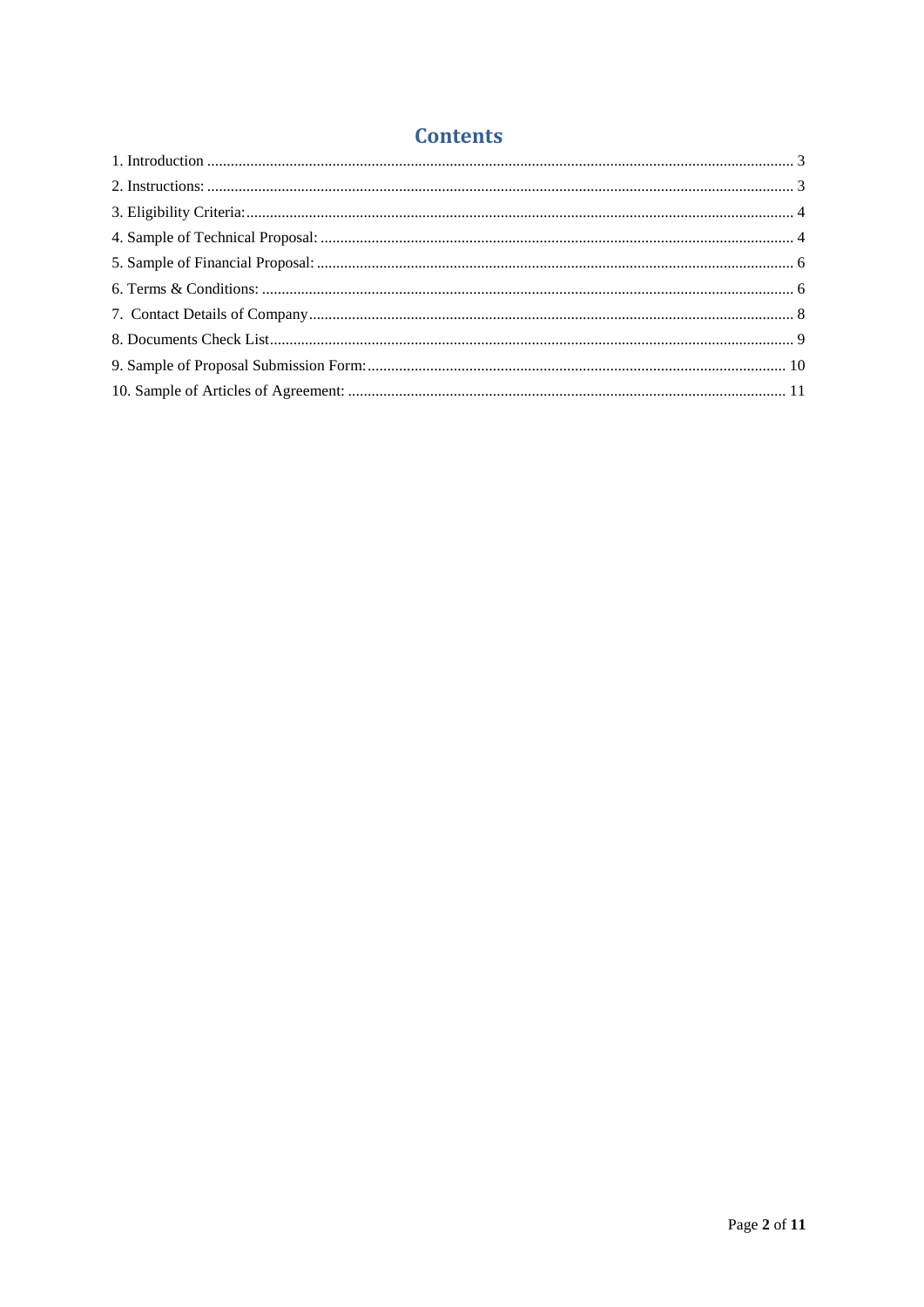## <span id="page-2-0"></span>**1. Introduction**

Dear Tenderer:

The **SINDH HIGH COURT (SHC)** is the highest judicial institution of the province of [Sindh.](https://en.wikipedia.org/wiki/Sindh) We are interested to purchase **thirty (30) Iron Trollies for carrying/ shifting judicial case files** as mentioned in tender document, from your esteemed firm / agency. SHC reserves the right to increase/ decrease the quantities as per requirement in the light of availability of funds, as per rules.

Tender document which includes full details of items and other terms & conditions can be downloaded **free of cost** from [www.sindhhighcourt.gov.pk](http://www.sindhhighcourt.gov.pk/) and [www.spprasindh.gov.pk.](http://www.spprasindh.gov.pk/)

Please mention "**Tender Number**" at top left corner of the envelope. SHC reserves the right to accept or reject any or all tender(s) or terminate proceedings at any stage in accordance to the rules & regulations framed by SPPRA.

Kindly deposit a Pay Order / Demand Draft of **1% of the offered amount, the Bid Security**, issued in favor of the Registrar, Sindh High Court, Karachi.

#### <span id="page-2-1"></span>**2. Instructions:**

- (a) The Sindh High Court, Karachi (SHC) expects that aspirant vendors should furnish all the required documents to ensure a transparent and genuine presentation. Therefore, it is necessary to fill in the Tender document meticulously and sign & stamp each and every page. **Moreover, attach required supporting documents according to the requirement**.
- (b) It is of utmost important to fill in the Tender Form in writing in ink or type. Do not leave any column/item blank. **If you want to leave the item/column un-answered please, write "Doesn't Apply/Doesn't Arise**'. If you need more space please attach a paper & clearly mention item/column name or number etc. that referred the column/item of the Tender Form.
- (c) The **last date to submit the Tender Document, separate technical & financial proposals in sealed envelopes is 7 th March, 2018 by 10:00 a.m.** in the Office of the Director General (Finance & Accounts), Sindh High Court, Karachi. **The technical proposals will be opened on the same day at 10:30 a.m.** in the presence of representatives who may care to attend. Date and time of opening of financial proposals of technically qualified bids will be communicated to successful bidders in advance.
- (d) **Bid Security of 1% of total charges** will be deposited along with Tender Document in shape of PAY ORDER / DEMAND DRAFT only in the name of Registrar, Sindh High Court, Karachi, Karachi.
- (e)Should you need further any assistance / guidance please feel free to contact with Mr. Faiz Alam, I/C: Assistant Registrar, Resident-II Contact No. 021-99207776.
- (f) Kindly mentioned "**Tender Number**" at top left corner of the envelope.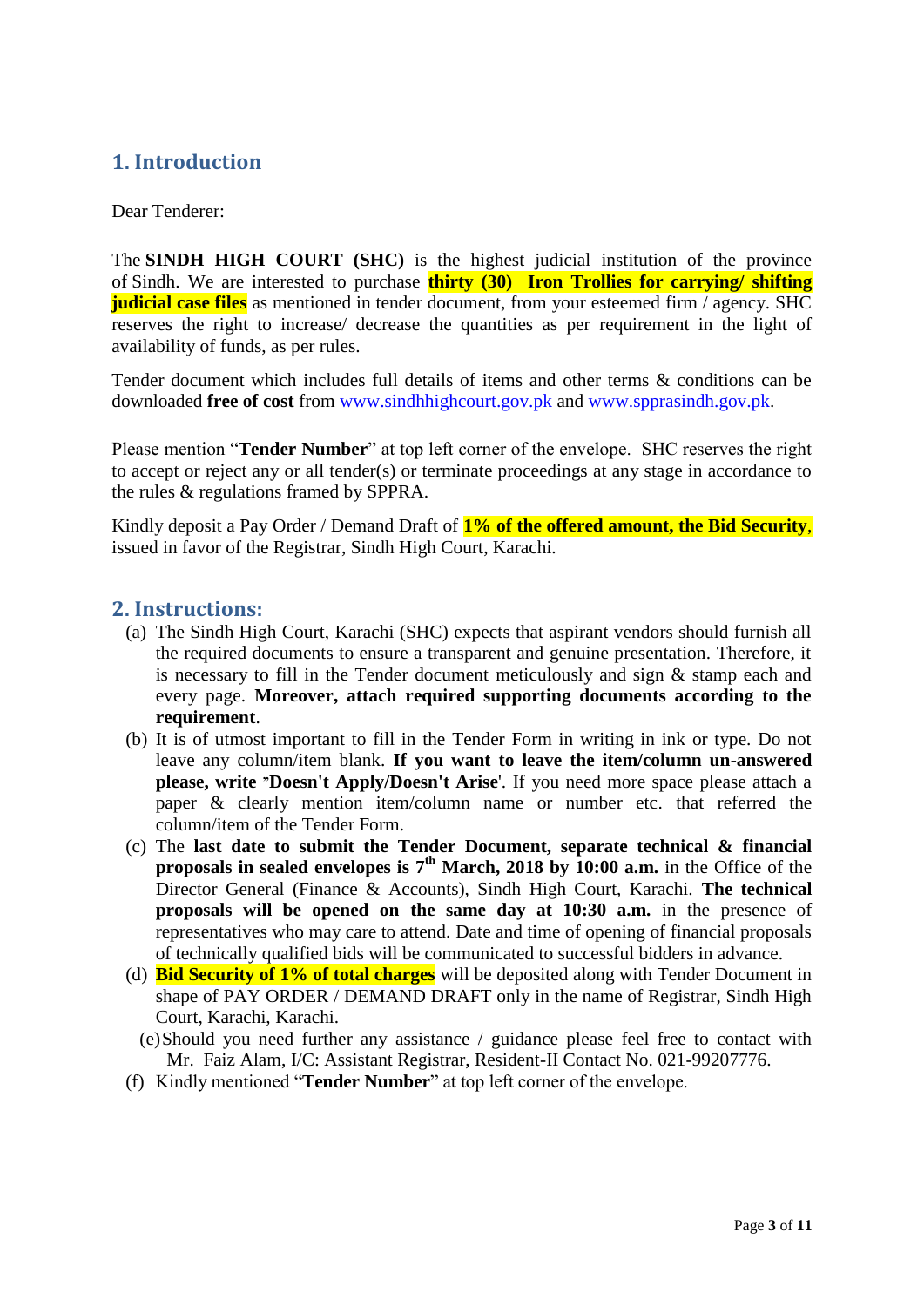#### <span id="page-3-0"></span>**3. Eligibility Criteria:**

| S.No.          | <b>Eligibility Criteria</b>                                                  | <b>Requirement</b> |
|----------------|------------------------------------------------------------------------------|--------------------|
| 1              | Profile of company/firm along with relevant documents                        | Mandatory          |
| $\overline{2}$ | Sales Tax Registration (copy required)                                       | Mandatory          |
| 3              | Income Tax Registration (copy required)                                      | Mandatory          |
| $\overline{4}$ | Copies of at least three $(03)$ purchase orders of similar nature during the | Mandatory          |
|                | last three years along with Completion Certificate for the work completed.   |                    |
| 5              | Undertaking on judicial stamp paper that firm has never been blacklisted     | Mandatory          |
|                | by any government semi government, autonomous and stated owned               |                    |
|                | organization.                                                                |                    |
| 6              | Average Financial turnover of at least Rs. 1.0 million per annum during      | Mandatory          |
|                | the last three years. (financial statement or bank statement or both are     |                    |
|                | required)                                                                    |                    |

All the above mentioned eligibility criteria have been thoroughly read & understood and the required documents have been attached as we understand that in the case of non-compliance of eligibility criteria, our technical proposal would not be considered.

| Name:               |  |
|---------------------|--|
| <b>Designation:</b> |  |
| Signature & stamp   |  |
| <b>Cell No</b>      |  |

## <span id="page-3-1"></span>**4. Sample of Technical Proposal:**

| <b>Specifications required by Sindh High Court</b> |                              | <b>Specifications of Bidder</b> | Comply |
|----------------------------------------------------|------------------------------|---------------------------------|--------|
|                                                    |                              |                                 | (Y/N)  |
| <b>Made</b><br>Made of high quality Iron,          |                              |                                 |        |
|                                                    | powder coated finish, anti-  |                                 |        |
|                                                    | rust and strong              |                                 |        |
| <b>Dimension</b>                                   | 24 x 36 x 44                 |                                 |        |
| <b>Wheels</b>                                      | Heavy duty Imported silent   |                                 |        |
|                                                    | wheels, friction resistance, |                                 |        |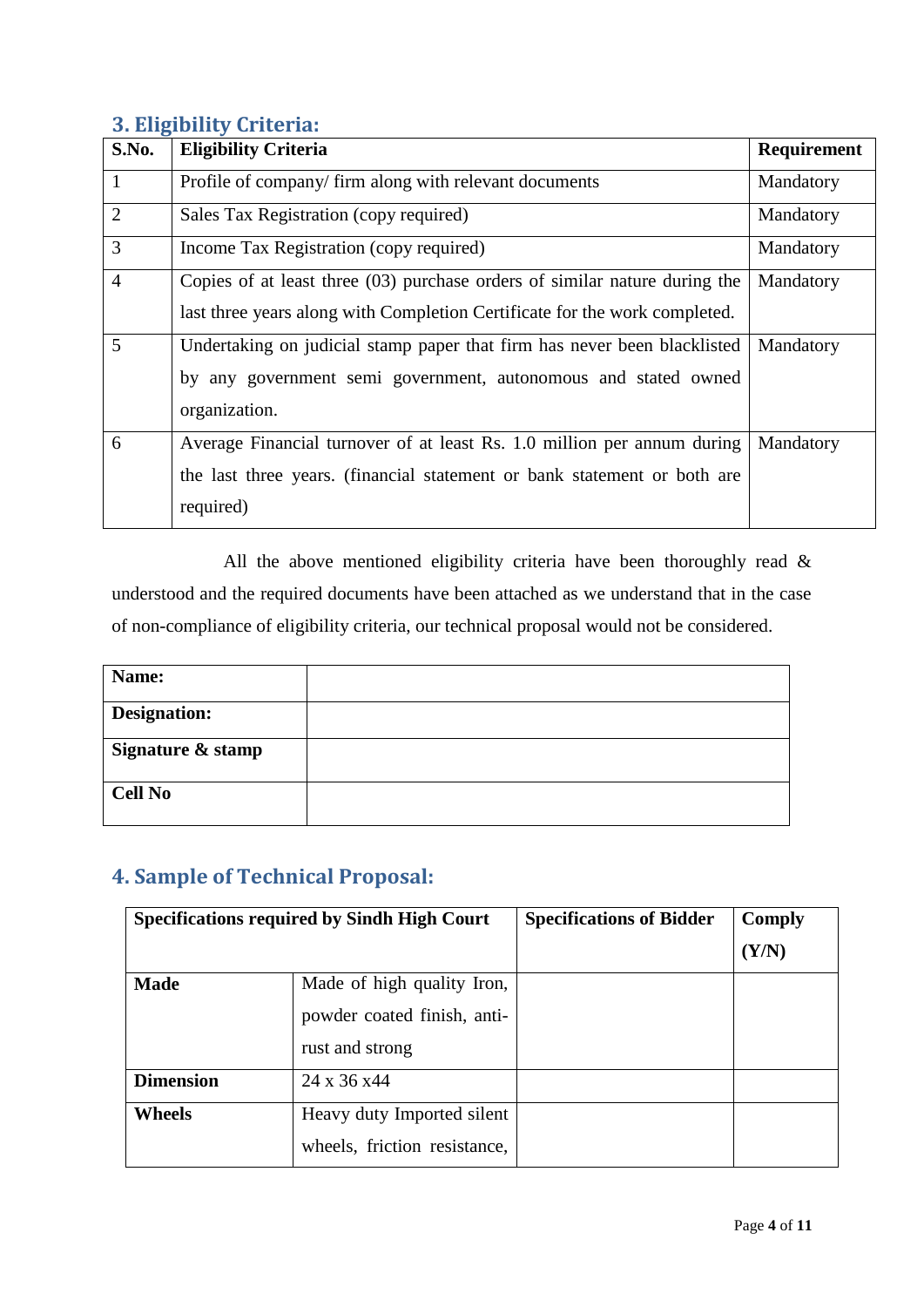|                                        | flexible<br>Must<br>to<br>move.    |                                       |  |
|----------------------------------------|------------------------------------|---------------------------------------|--|
|                                        | $\&$<br>support<br>quiet           |                                       |  |
|                                        | comfortable<br>working             |                                       |  |
|                                        | environment                        |                                       |  |
| <b>Number of Wheels</b>                | Four                               |                                       |  |
| Gaze                                   | 18 gaze                            |                                       |  |
| Load<br>Carrying                       | 400 kg or more                     |                                       |  |
| Capacity<br><b>Features</b>            | Heat Resistant, Nonstick,          |                                       |  |
|                                        | Corrosion Resistant, High          |                                       |  |
|                                        | wear resistance, not<br>to         |                                       |  |
|                                        | harm ground.                       |                                       |  |
|                                        | Should have features to            |                                       |  |
|                                        | prevent accidental drop off        |                                       |  |
|                                        | of case files.                     |                                       |  |
| <b>Handles</b>                         | Handle for easy moving $\&$        |                                       |  |
|                                        |                                    |                                       |  |
|                                        | handling                           |                                       |  |
| Lock                                   | Should have proper lock            |                                       |  |
|                                        | for safety of judicial case        |                                       |  |
|                                        | files.                             |                                       |  |
| <b>of</b><br><b>Warranty</b><br>wheels | 2 years                            |                                       |  |
| <b>of</b><br><b>Warranty</b>           | 5 years                            |                                       |  |
| trolley                                | of<br>Pictures                     | trollies Insert at least three $(03)$ |  |
| <b>Design of Trolley</b>               |                                    |                                       |  |
|                                        | presently used by us are pictures/ | drawings<br>of                        |  |
|                                        | enclosed at the end of             | trolley offer by bidder.              |  |
|                                        | tender document.                   | Bidders are encouraged to             |  |
|                                        |                                    | alternative<br>provide                |  |
|                                        |                                    | designs<br>as<br>per                  |  |
|                                        |                                    | specifications of SHC.                |  |
|                                        |                                    | Modifications in design of            |  |
|                                        |                                    | trolley<br>will<br>be<br>our          |  |
|                                        |                                    | appreciated.                          |  |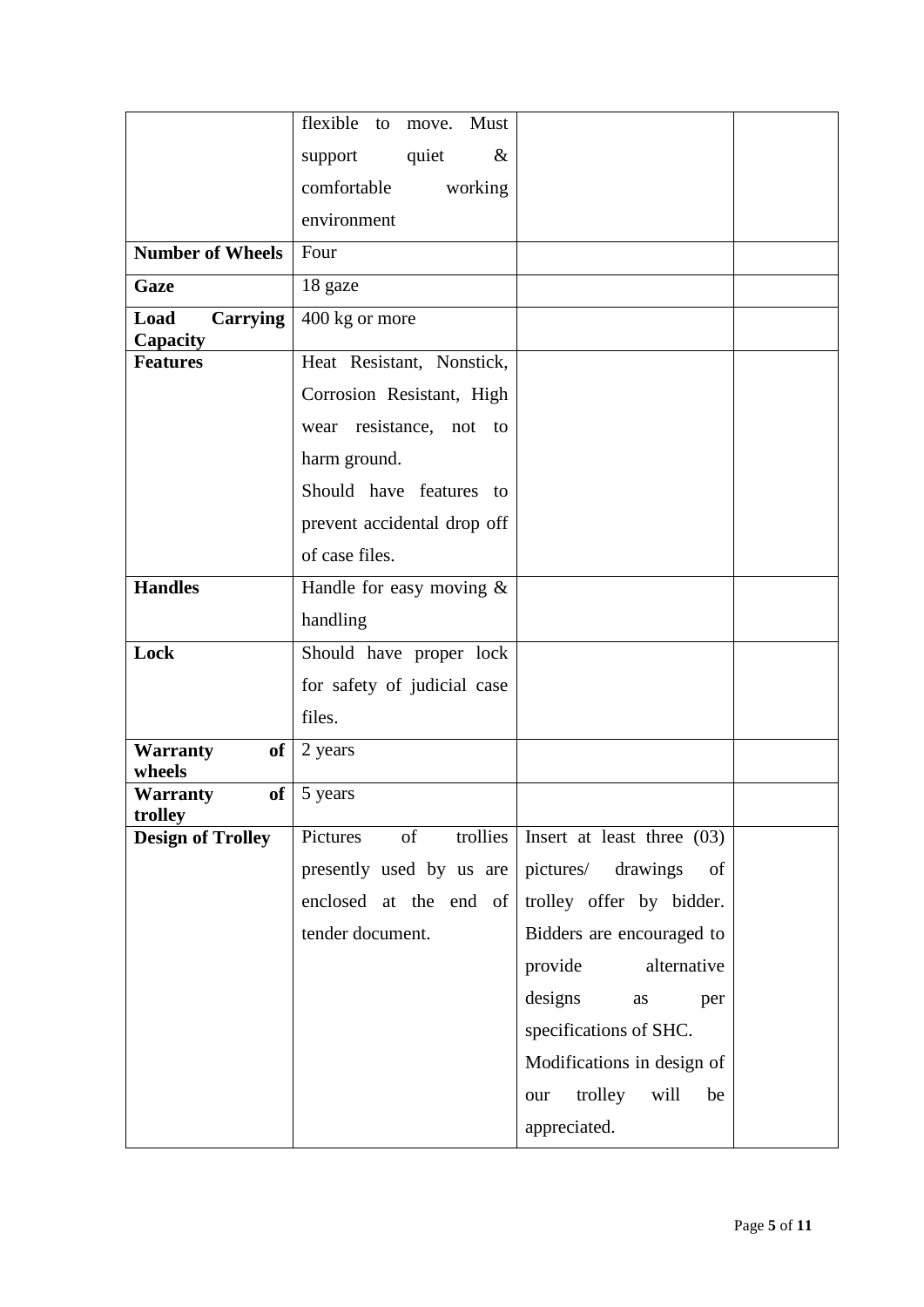I have thoroughly read the above specifications of trollies required by Sindh High Court. I will provide trollies as per the above mentioned specifications and designed.

| Name:               |  |
|---------------------|--|
| <b>Designation:</b> |  |
| Signature & stamp   |  |
| <b>Cell No</b>      |  |

## <span id="page-5-0"></span>**5. Sample of Financial Proposal:**

- 1. Financial proposal should be sealed in separate envelope along with bid security.
- 2. Rates should be inclusive of all types of taxes, transportation etc.

| Name:               |  |
|---------------------|--|
| <b>Designation:</b> |  |
| Signature & stamp   |  |
| <b>Cell No</b>      |  |

#### <span id="page-5-1"></span>**6. Terms & Conditions:**

- 1. **Bidding Method**: Single Stage-Two Envelopes method will be adopted for bidding process as per SPPRA Rules.
- 2. **Company Profile:** Company Profile along with relevant documents be attached with this document.
- 3. **Validity Period:** The procurement contract will be awarded within bid **validity period i.e. 90 days** as per SPRRA Rules.
- 4. **Issuance of Purchase Order**: Purchase Order shall be issued from the office of the Assistant Registrar (Resident-II) of Sindh High Court.
- 5. **Receiving/Acceptance of Purchase Order:** The vendor will sign the copy of the Purchase Order as acknowledgement.
- 6. **Time of Delivery of Good:** The delivery should be made by the supplier at the store of Sindh High Court within 10 days of issuance of purchase order. All excuses for non-availability of product (s) under any ground will not be accepted. Hence, you are advised in your own interest not to offer end of the year products or unavailable products.
- 7. **Delayed Delivery:** 2% penalty of the total amount will be imposed per day for which the company/firm/agency failed to deliver within the delivery/execution period.
- 8. **Inspection:** Physical inspection will be carried out by Assistant Registrar, Resident-II Branch of SHC. Ordered material is subject to final inspection at the time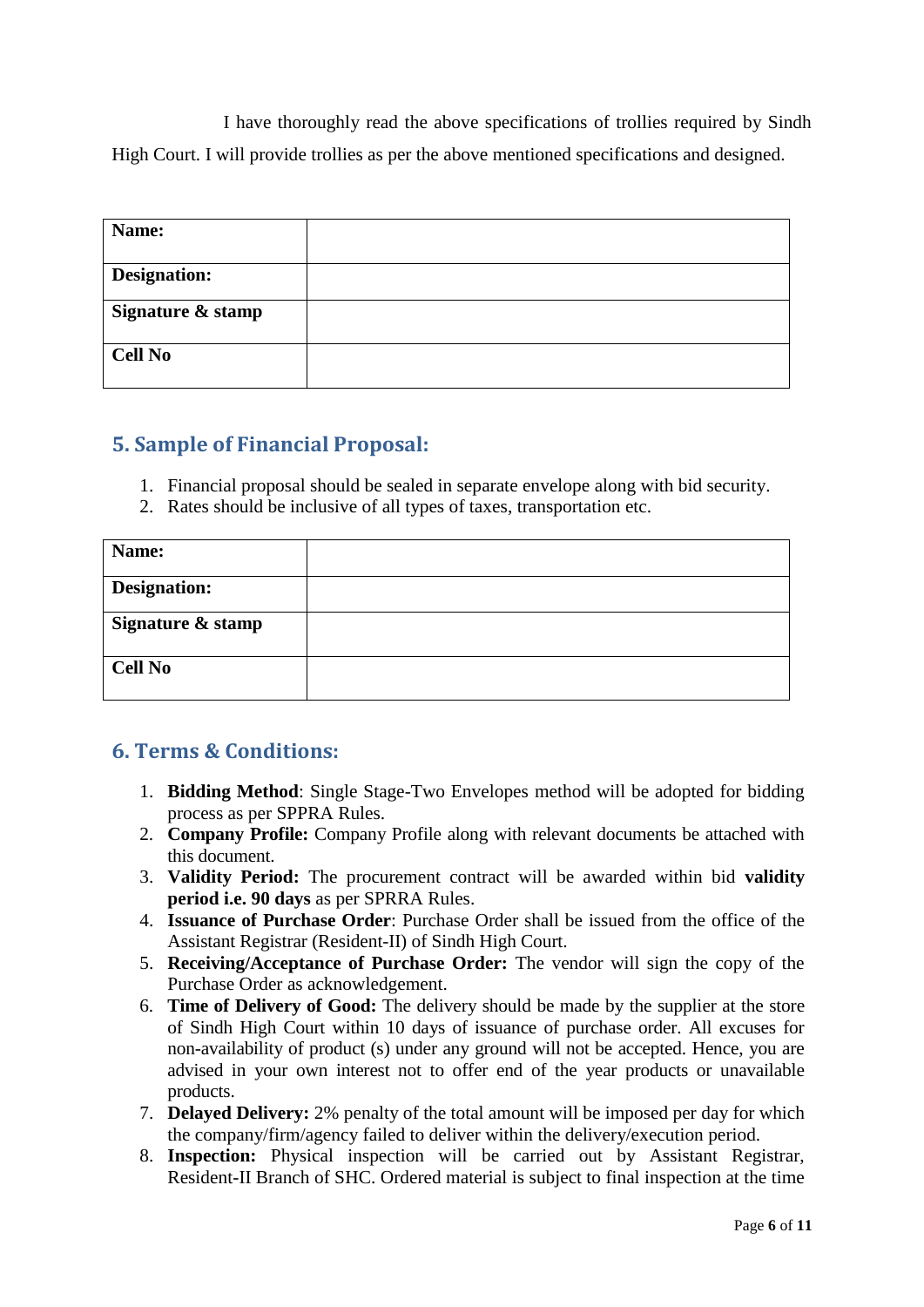of delivery. Assistant Registrar, Resident-II will issue certificate that products are according to requirement mentioned in tender documents or samples shown, as the case may be.

- 9. **Quantity Delivered:** Competent Authority reserves the right to increase/decrease the quantity as per requirement and availability of funds, as per rules.
- 10. **Condition of Goods**: All items must meet in all respects with the specifications & conditions of the Order and must be in good condition & conform to the best industrial quality standards; otherwise these will be liable to be rejected as per rules.
- 11. **Rejection of Goods:** We reserve the right to cancel any or all the items if material is not in accordance with our specification or if the delivery is delayed.
- 12. **Disclosure of Confidential Script/Material:** All rights reserve with the SHC and no information either in written/electronic media/copying form should be disseminated without the permission of the authority.
- 13. **Submission of Bills/Invoices:** Invoice/bill, Purchase Order & Delivery Challan should be submitted in the office of Assistant Registrar (Resident-II) of Sindh High Court along with copies of relevant tax certificates & bank details.
- 14. **Bid Security:** All bids must be accompanied by an earnest money/ security of **1% of total bid amount**. The bid security of unsuccessful bidder will be released by SHC after award of work or after expiry of bid validity period as per rules.
- 15. **Price / Rate:** Price / rate must be quoted on Bill of Quantity Form only and submitted in sealed envelope. Price/ rate shall include all taxes, duties, levies, charges, insurance, freight, transportation etc. All currency in the proposal shall be quoted in Pakistani Rupees (PKR). The Bid prices and rates are fixed during contract and under no circumstance shall any contractor be entitled to claim enhanced rates for any item in this contract.
- 16. **Resolution of Differences:** In case of any difference or dispute arises between the parties, the same shall be dealt with as per rules.
- 17. **Rules, Regulations & Policies:** All rules, regulations and policies will be governed in accordance to the SPPRA.
- 18. **General Sales Tax:** General Sales Tax will be paid on applicable items only by the company/firm/agency.
- 19. **Rights:** SHC reserve the right to accept or reject any or all tender(s) or terminate proceedings at any stage in accordance to the rules & regulations framed by SPPRA.
- 20. **Mistakes in Calculation:** The contractor/ supplier will be liable for any mistakes in calculation of price/ rate and amount and shall be liable to suffer the loss arises at any stage of contract, due to mistakes in calculation or tax rates.
- 21. **Government tax(es), levi(es) and charges(s)**: All Government taxes (including Income tax and stamp duty), levies and charges will be charged as per applicable rates / denomination of Purchase / Work Order.
- 22. **Stamp Duty**: Stamp duty will be levied as per rules.
- 23. **Mistakes in Tender Documents**: Bidders are required to read tender documents thoroughly. In case of any mistake, typographical error, omission, etc feel free to contact SHC during office timing for clarification.
- 24. **Other**: SSPRA Rules will be followed for all other terms and conditions not specified/ mentioned/ ambiguous in this tender document. Kindly read SPPRA Rules available on [www.spprasindh.gov.pk](http://www.spprasindh.gov.pk/) for further details.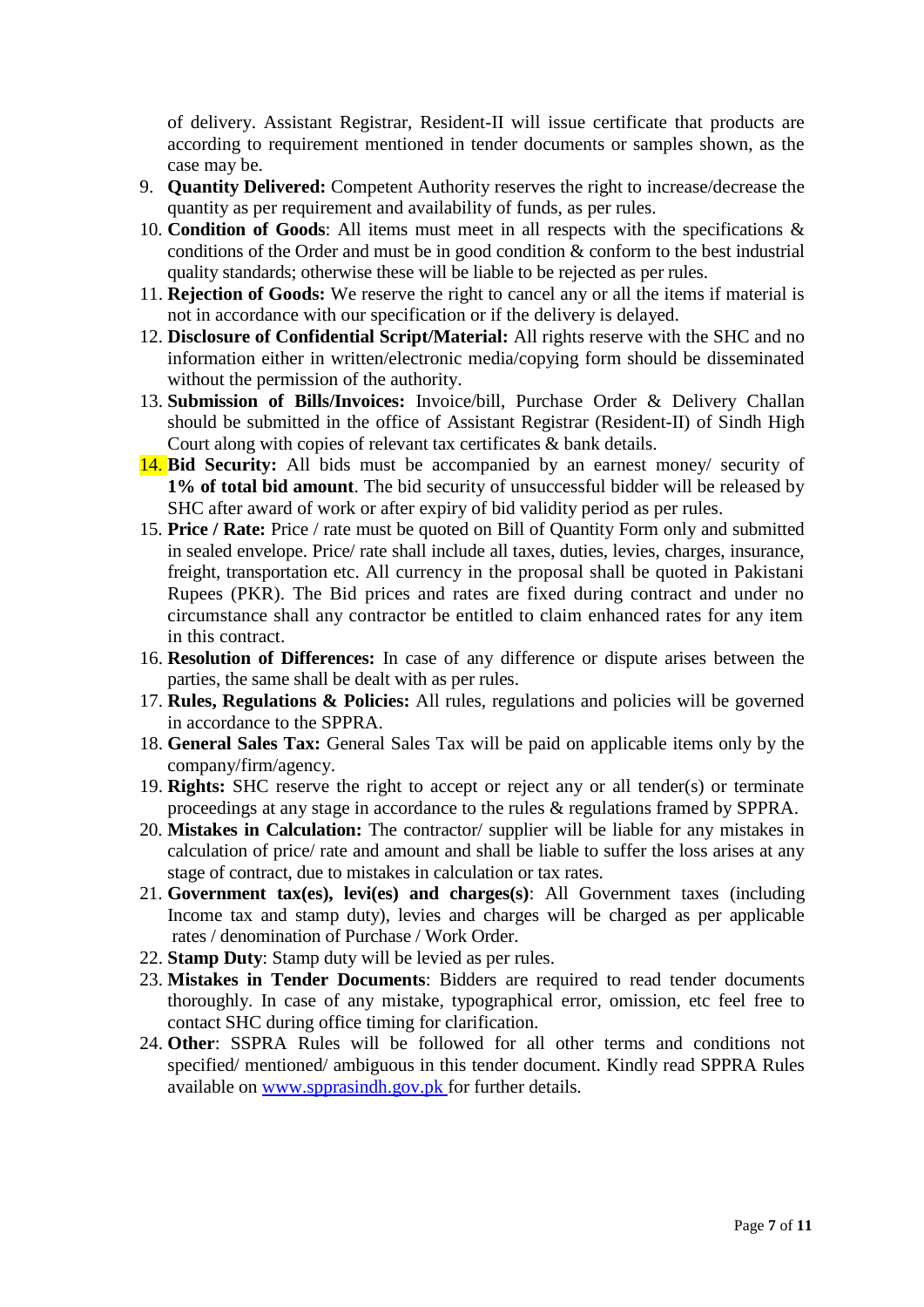It is hereby certified that the terms and conditions have been read, agreed upon and signed.

| $\circ$<br>Name:    |  |
|---------------------|--|
| <b>Designation:</b> |  |
| Signature & stamp   |  |
| <b>Cell No</b>      |  |

# <span id="page-7-0"></span>**7. Contact Details of Company**

| Name & cell number of Representative of company who   |  |
|-------------------------------------------------------|--|
| will present the technical proposal to Procurement    |  |
| Committee of Sindh High Court.                        |  |
| (Your Representative should have complete knowledge)  |  |
| of tender documents & product.)                       |  |
| Name of contact Person & cell number for receiving of |  |
| purchase order                                        |  |
| Name of contact Person & cell number for delivery of  |  |
| product                                               |  |
| Name of contact Person & cell number of Accountant of |  |
| Company                                               |  |
| Name of contact Person & cell number of Legal Advisor |  |
| of Company                                            |  |
| <b>Address</b>                                        |  |
|                                                       |  |
| Sales Tax Registration/ SRB No.                       |  |
|                                                       |  |
| National Tax No.                                      |  |
|                                                       |  |
| Telephone No.                                         |  |
|                                                       |  |
|                                                       |  |
| Fax No.                                               |  |
|                                                       |  |
| E-mail                                                |  |
|                                                       |  |
| Banker's Name and Contact Details                     |  |
| <b>Bank Account Number</b>                            |  |
|                                                       |  |
| <b>Title of Bank Account</b>                          |  |
|                                                       |  |

Stamp & Signature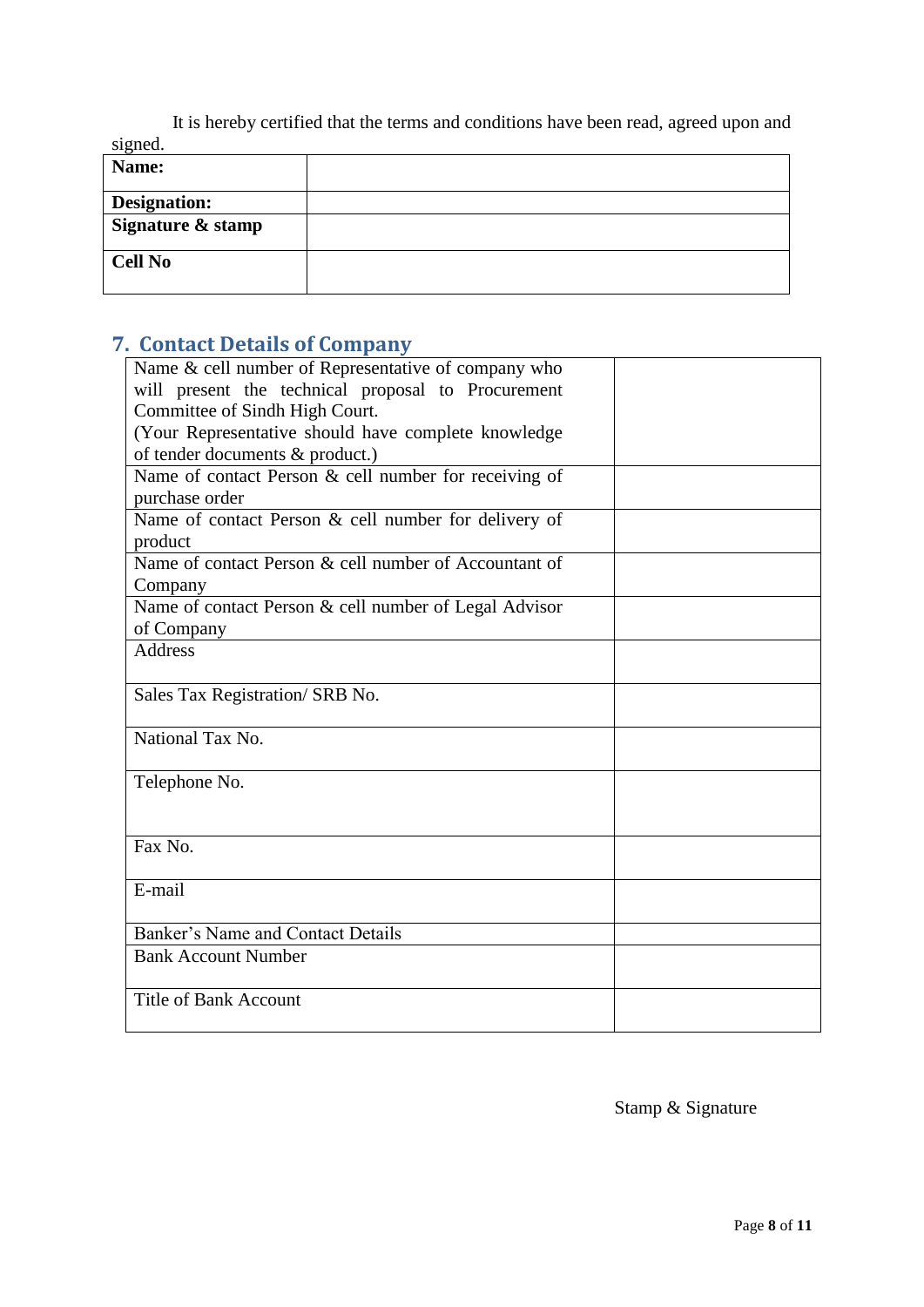#### <span id="page-8-0"></span>**8. Documents Check List**

Following documents should be placed in separate file in following sequence with separators.

| S.No           | <b>Description</b>                                          | <b>Attached</b> |
|----------------|-------------------------------------------------------------|-----------------|
|                |                                                             | (Yes/No)        |
| 1              | <b>Company Profile</b>                                      |                 |
| $\overline{2}$ | Copy of Sales Tax/ SRB Registration                         |                 |
| 3              | Copy of Income Tax Registration                             |                 |
| $\overline{4}$ | Copies of Purchase Orders of similar nature                 |                 |
| 5              | Undertaking on judicial stamp paper                         |                 |
| 6              | <b>Financial Statements</b>                                 |                 |
| $\overline{7}$ | <b>Bank Statements</b>                                      |                 |
| 8              | At least three (03) pictures/ drawings of trolley           |                 |
| 9              | Brochure of Product with highlighting requirements of Sindh |                 |
|                | High Court.                                                 |                 |
| 10             | Completely filled $&$ signed tender documents               |                 |

All the above mentioned documents/ requirements have been furnished and placed in file with the above mentioned sequence  $\&$  separators.

<span id="page-8-1"></span>

| Name:               |  |
|---------------------|--|
| <b>Designation:</b> |  |
| Signature & stamp   |  |
| <b>Cell No</b>      |  |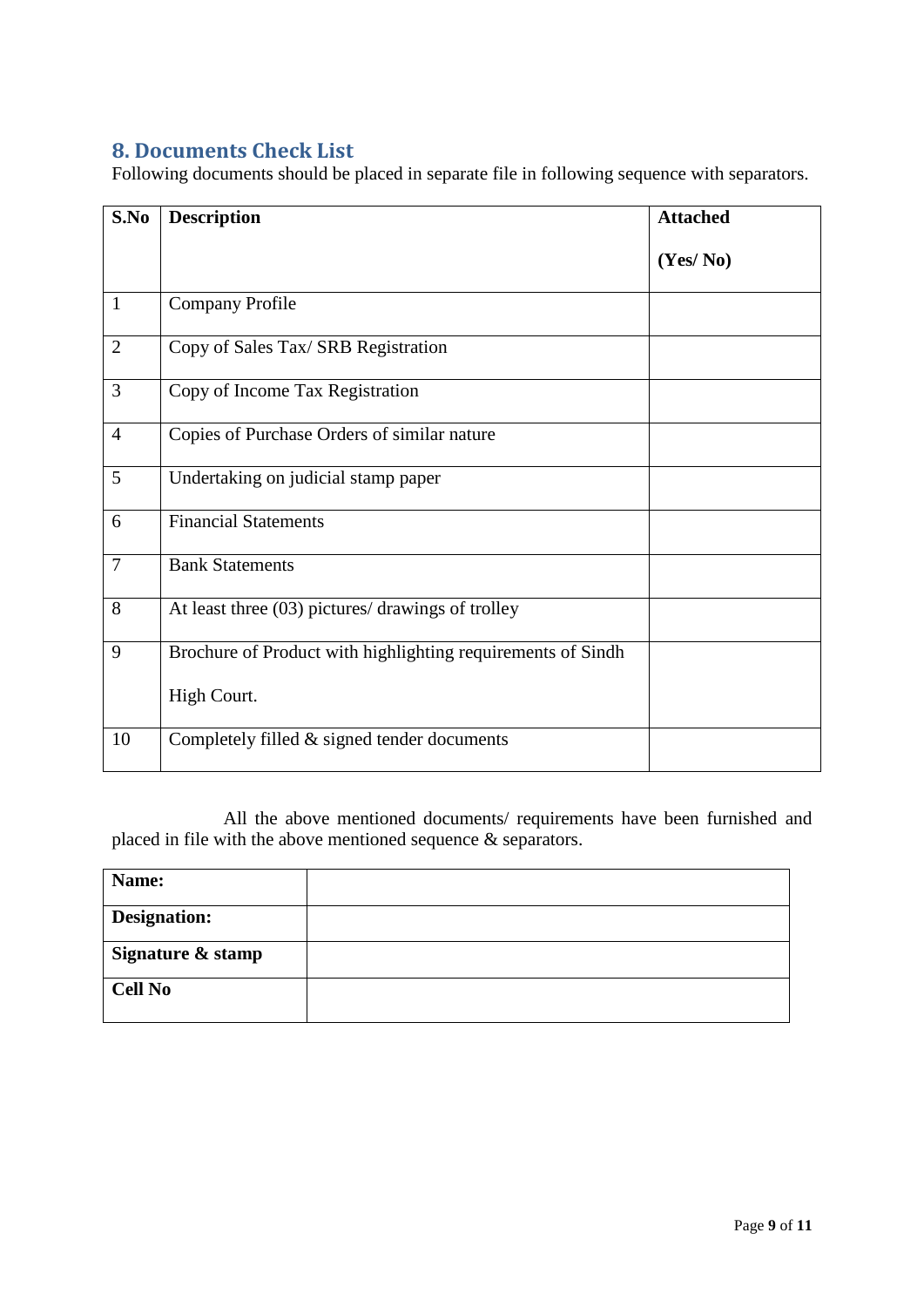#### **9. Sample of Proposal Submission Form:**

To be printed on the letter head of firm.

Tender Reference No.03 Dated\_\_\_\_\_\_\_\_\_\_\_\_\_\_\_\_\_\_\_\_\_

Name of Contract:

The Learned Registrar, Sindh High Court, Karachi.

Dear Sir,

| We, | the | undersigned, offer | to | provide                             | our | services | for |
|-----|-----|--------------------|----|-------------------------------------|-----|----------|-----|
|     |     |                    |    | ", as a Bid, sealed in an envelope. |     |          |     |

We understand you are not bound to accept any Proposal you receive and reserves the right to accept or reject any offer and to annul the bidding process and reject all proposals without assigning any reason or having to owe any explanation whatsoever.

The decision of Purchase Committee shall be final and cannot be challenged on any ground at any forum and the Purchase Committee will not be liable for any loss or damage to any party acting in reliance thereon.

Sincerely,

<span id="page-9-0"></span>

| Name:             |  |
|-------------------|--|
| Designation:      |  |
| Signature & stamp |  |
| <b>Cell No</b>    |  |